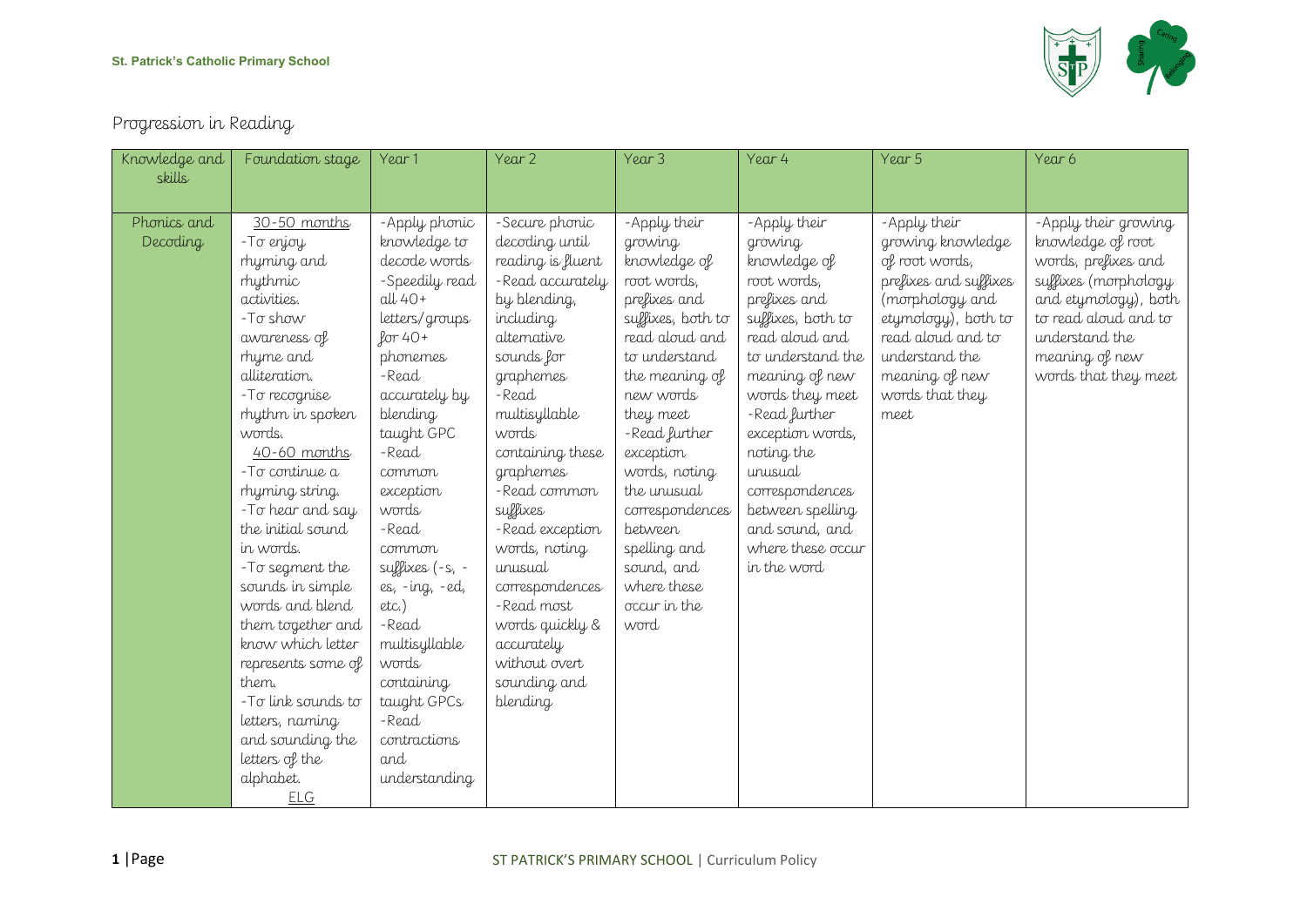

|                           | - To use phonic<br>knowledge to<br>decode regular<br>words and read<br>them aloud<br>accurately.<br>-To read some                                                                                                                                                                                                                               | use of<br>apostrophe<br>-Read aloud<br>phonically-<br>decodable<br>texts                                                                                                                                                                                               |                                                                                                                                                                                                                                  |                                                                                                                                                                                                                                                       |                                                                                                                                                                                                                                                 |                                                                                                                                                                                                                                                                                                                    |                                                                                                                                                                                                                                                                                                                    |
|---------------------------|-------------------------------------------------------------------------------------------------------------------------------------------------------------------------------------------------------------------------------------------------------------------------------------------------------------------------------------------------|------------------------------------------------------------------------------------------------------------------------------------------------------------------------------------------------------------------------------------------------------------------------|----------------------------------------------------------------------------------------------------------------------------------------------------------------------------------------------------------------------------------|-------------------------------------------------------------------------------------------------------------------------------------------------------------------------------------------------------------------------------------------------------|-------------------------------------------------------------------------------------------------------------------------------------------------------------------------------------------------------------------------------------------------|--------------------------------------------------------------------------------------------------------------------------------------------------------------------------------------------------------------------------------------------------------------------------------------------------------------------|--------------------------------------------------------------------------------------------------------------------------------------------------------------------------------------------------------------------------------------------------------------------------------------------------------------------|
|                           | common irregular<br>words.                                                                                                                                                                                                                                                                                                                      |                                                                                                                                                                                                                                                                        |                                                                                                                                                                                                                                  |                                                                                                                                                                                                                                                       |                                                                                                                                                                                                                                                 |                                                                                                                                                                                                                                                                                                                    |                                                                                                                                                                                                                                                                                                                    |
| Range of<br>reading       | 30-50 months<br>$-T\sigma$ listen to<br>stories with<br>increasing<br>attention and<br>recall.<br>$40-60$ months<br>-To enjoy an<br>increasing range<br>of books.<br>ELG<br>$-$ To listen to<br>stories, accurately<br>anticipating key<br>events and<br>respond to what<br>they hear with<br>relevant<br>comments,<br>questions or<br>actions. | -Listening to<br>and discussing<br>a wide range<br>of poems,<br>stories and<br>non-fiction at<br>a level beyond<br>that at which<br>they can read<br>independently-<br>Being<br>encouraged to<br>link what they<br>read or hear<br>read to their<br>own<br>experiences | -Listening to,<br>discussing and<br>expressing views<br>about a wide<br>range of<br>contemporary<br>and classic<br>poetry, stories<br>and non-fiction<br>at a level<br>beyond that at<br>which they can<br>read<br>independently | -Listening to<br>and discussing<br>a wide range of<br>fiction, poetry,<br>plays, non-<br>fiction and<br>reference books<br>or textbooks<br>-Reading books<br>that are<br>structured in<br>different ways<br>and reading for<br>a range of<br>purposes | -Listening to and<br>discussing a wide<br>range of fiction,<br>poetry, plays,<br>non-fiction and<br>reference books<br>or textbooks<br>- Reading books<br>that are<br>structured in<br>different ways<br>and reading for a<br>range of purposes | -Continuing to read<br>and discuss an<br>increasingly wide<br>range of fiction,<br>poetry, plays, non-<br>fiction and reference<br>books or textbooks<br>-Reading books that<br>are structured in<br>different ways and<br>reading for a range<br>of purposes<br>-Making<br>comparisons within<br>and across books | -Continuing to read<br>and discuss an<br>increasingly wide<br>range of fiction,<br>poetry, plays, non-<br>fiction and reference<br>books or textbooks<br>-Reading books that<br>are structured in<br>different ways and<br>reading for a range of<br>purposes<br>-Making comparisons<br>within and across<br>books |
| Familiarity<br>with texts | 30-50 months<br>-To anticipate key                                                                                                                                                                                                                                                                                                              | -Becoming<br>very familiar                                                                                                                                                                                                                                             | -Becoming<br>increasingly                                                                                                                                                                                                        | -Increasing<br>their familiarity                                                                                                                                                                                                                      | -Increasing their<br>familiarity with a                                                                                                                                                                                                         | -Increasing their<br>familiarity with a                                                                                                                                                                                                                                                                            | -Increasing their<br>familiarity with a                                                                                                                                                                                                                                                                            |
|                           | events and                                                                                                                                                                                                                                                                                                                                      | with key                                                                                                                                                                                                                                                               | familiar with                                                                                                                                                                                                                    | with a wide                                                                                                                                                                                                                                           | wide range of                                                                                                                                                                                                                                   | wide range of                                                                                                                                                                                                                                                                                                      | wide range of books,                                                                                                                                                                                                                                                                                               |
|                           | phrases in rhymes<br>and stories.                                                                                                                                                                                                                                                                                                               | stories, fairy<br>stories and<br>traditional                                                                                                                                                                                                                           | and retelling a<br>wider range of<br>stories, fairy                                                                                                                                                                              | range of books,<br>including fairy<br>stories, myths                                                                                                                                                                                                  | books, including<br>fairy stories,<br>myths and                                                                                                                                                                                                 | books, including<br>myths, legends and<br>traditional stories,                                                                                                                                                                                                                                                     | including myths,<br>legends and<br>traditional stories,                                                                                                                                                                                                                                                            |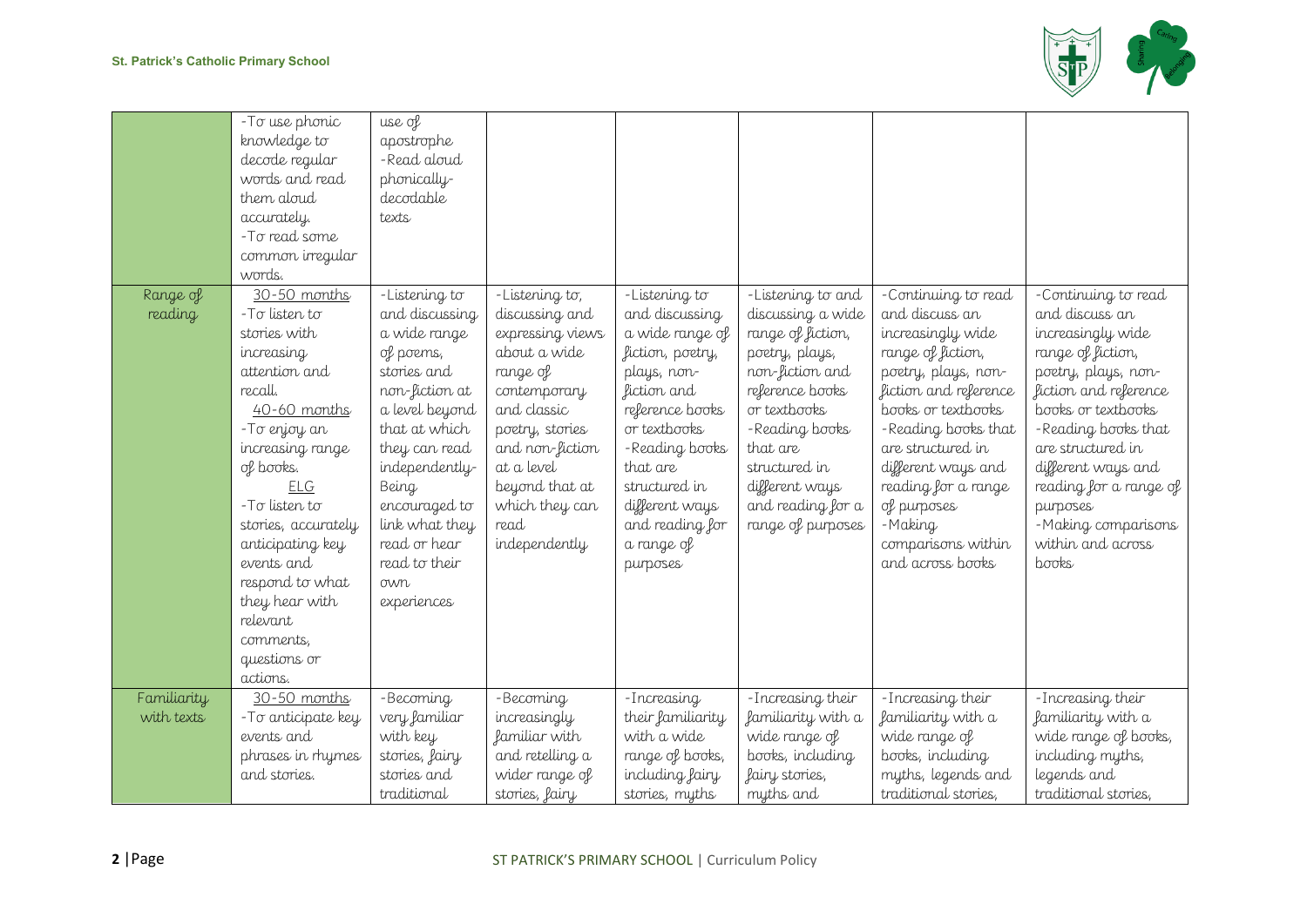

|                         | -To describe main<br>story settings,<br>events and<br>principal<br>characters.<br>$40-60$ months<br>-To follow a story<br>without pictures<br>or props.                                                                                                                                                                                                                            | tales, retelling<br>them and<br>considering<br>their particular<br>characteristics<br>-Recognising<br>and joining in<br>with<br>predictable | stories and<br>traditional tales<br>-Recognising<br>simple recurring<br>literary language<br>in stories and<br>poetry                                                                       | and legends,<br>and retelling<br>some of these<br>orally<br>-Identifying<br>themes and<br>conventions in<br>a wide range of<br>books                                                                                  | legends, and<br>retelling some of<br>these orally<br>-Identifying<br>themes and<br>conventions in a<br>wide range of<br>books                                                                                     | modern fiction,<br>fiction from our<br>literary heritage, and<br>books from other<br>cultures and<br>traditions<br>-Identifying and<br>discussing themes<br>and conventions in                                                             | modern fiction, fiction<br>from our literary<br>heritage, and books<br>from other cultures<br>and traditions<br>-Identifying and<br>discussing themes<br>and conventions in<br>and across a wide                                            |
|-------------------------|------------------------------------------------------------------------------------------------------------------------------------------------------------------------------------------------------------------------------------------------------------------------------------------------------------------------------------------------------------------------------------|---------------------------------------------------------------------------------------------------------------------------------------------|---------------------------------------------------------------------------------------------------------------------------------------------------------------------------------------------|-----------------------------------------------------------------------------------------------------------------------------------------------------------------------------------------------------------------------|-------------------------------------------------------------------------------------------------------------------------------------------------------------------------------------------------------------------|--------------------------------------------------------------------------------------------------------------------------------------------------------------------------------------------------------------------------------------------|---------------------------------------------------------------------------------------------------------------------------------------------------------------------------------------------------------------------------------------------|
|                         | <b>ELG</b><br>-To demonstrate<br>understating when<br>talking with<br>others about what<br>they have read.                                                                                                                                                                                                                                                                         | phrases                                                                                                                                     |                                                                                                                                                                                             |                                                                                                                                                                                                                       |                                                                                                                                                                                                                   | and across a wide<br>range of writing                                                                                                                                                                                                      | range of writing                                                                                                                                                                                                                            |
| Poetry &<br>Performance | 30-50 months<br>-To listen to and<br>join in with stories<br>and poems, one-<br>to-one and also<br>in small groups.<br>-To join in with<br>repeated refrains<br>in rhymes and<br>stories.<br>$-T\sigma$ use<br>intonation,<br>rhythm and<br>phrasing to make<br>the meaning clear<br>to others.<br>$-T\sigma$ develop<br>preference for<br>forms of<br>expression.<br>40-60 months | -Learning to<br>appreciate<br>rhymes and<br>poems, and to<br>recite some by<br>heart                                                        | -Continuing to<br>build up a<br>repertoire of<br>poems learnt by<br>heart,<br>appreciating<br>these and<br>reciting some,<br>with appropriate<br>intonation to<br>make the<br>meaning clear | - Preparing<br>poems and<br>play scripts to<br>read aloud and<br>to perform,<br>showing<br>understanding<br>through<br>intonation,<br>tone, volume<br>and action<br>-Recognising<br>some different<br>forms of poetry | -Preparing poems<br>and play scripts<br>to read aloud<br>and to perform,<br>showing<br>understanding<br>through<br>intonation, tone,<br>volume and<br>action<br>-Recognising<br>some different<br>forms of poetry | -Learning a wider<br>range of poetry by<br>heart<br>-Preparing poems<br>and plays to read<br>aloud and to<br>perform, showing<br>understanding<br>through intonation,<br>tone and volume so<br>that the meaning is<br>clear to an audience | -Learning a wider<br>range of poetry by<br>heart<br>- Preparing poems<br>and plays to read<br>aloud and to perform,<br>showing<br>understanding<br>through intonation,<br>tone and volume so<br>that the meaning is<br>clear to an audience |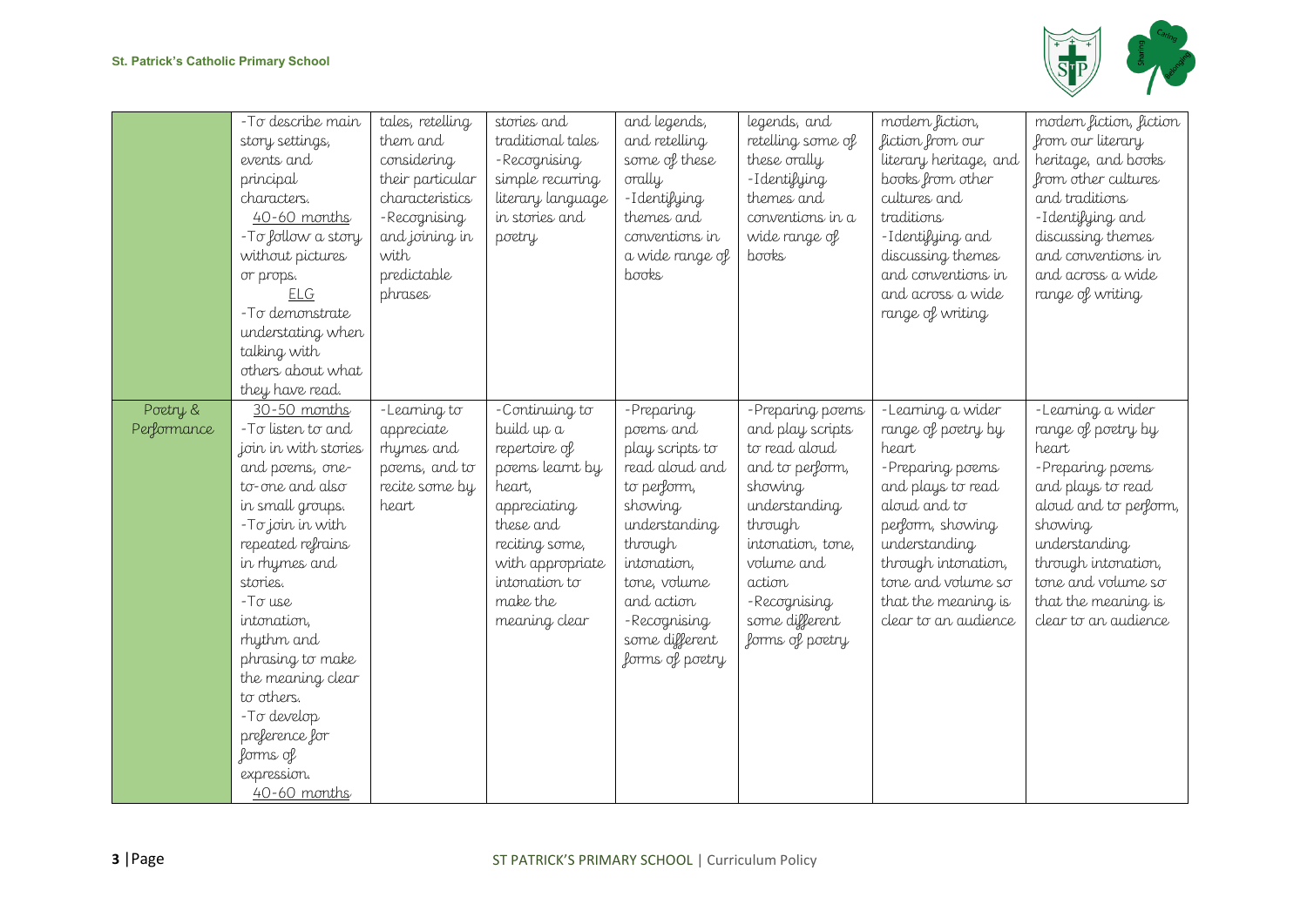

|          | -To play                     |                              |                          |                               |                               |                                              |                       |
|----------|------------------------------|------------------------------|--------------------------|-------------------------------|-------------------------------|----------------------------------------------|-----------------------|
|          | cooperatively as             |                              |                          |                               |                               |                                              |                       |
|          | part of a group to           |                              |                          |                               |                               |                                              |                       |
|          | develop and act              |                              |                          |                               |                               |                                              |                       |
|          | out a narrative.             |                              |                          |                               |                               |                                              |                       |
|          | <b>ELG</b>                   |                              |                          |                               |                               |                                              |                       |
|          | - To express                 |                              |                          |                               |                               |                                              |                       |
|          | themselves                   |                              |                          |                               |                               |                                              |                       |
|          | effectively,                 |                              |                          |                               |                               |                                              |                       |
|          | showing                      |                              |                          |                               |                               |                                              |                       |
|          | awareness of                 |                              |                          |                               |                               |                                              |                       |
|          | listeners' needs.            |                              |                          |                               |                               |                                              |                       |
| Word     | 30-50 months                 | -Discussing                  | -Discussing and          | -Using                        | -Using                        | $-T\sigma$ discuss                           | -To analyse and       |
| meanings | -To build up                 | word                         | clarifying the           | dictionaries to               | dictionaries to               | vocabulary used by                           | evaluate the use of   |
|          | vocabulary that              |                              |                          | check the                     | check the                     | the author to create                         | language, including   |
|          | reflects the                 | meanings,                    | meanings of              |                               |                               | effect including                             | figurative language   |
|          | breadth of their             | linking new                  | words, linking           | meaning of                    | meaning of<br>words that they |                                              | and how it is used    |
|          |                              | meanings to<br>those already | new meanings<br>to known | words that they<br>have read. | have read                     | figurative language.<br>-To evaluate the use | for effect, using     |
|          | experiences.<br>40-60 months |                              |                          | $-$ T $\sigma$ discuss        | -Discuss                      |                                              |                       |
|          | -To extend                   | known                        | vocabulary               | authors' choice               |                               | of authors;                                  | technical terminology |
|          |                              |                              | -Discussing their        |                               | vocabulary used               | language and                                 | such as metaphor,     |
|          | vocabulary,                  |                              | favourite words          | of words and                  | to capture                    | explain how it has                           | simile, analogy,      |
|          | especially by                |                              | and phrases              | phrases for                   | readers' interest             | created an impact                            | imagery, style and    |
|          | grouping and                 |                              |                          | effect.                       | and imagination.              | on the reader.                               | effect.               |
|          | naming, exploring            |                              |                          |                               |                               |                                              |                       |
|          | the meaning and              |                              |                          |                               |                               |                                              |                       |
|          | sounds of new                |                              |                          |                               |                               |                                              |                       |
|          | words.                       |                              |                          |                               |                               |                                              |                       |
|          | $-T\sigma$ use               |                              |                          |                               |                               |                                              |                       |
|          | vocabulary and               |                              |                          |                               |                               |                                              |                       |
|          | forms of speech              |                              |                          |                               |                               |                                              |                       |
|          | that are                     |                              |                          |                               |                               |                                              |                       |
|          | increasingly                 |                              |                          |                               |                               |                                              |                       |
|          | influenced by thier          |                              |                          |                               |                               |                                              |                       |
|          | experiences of               |                              |                          |                               |                               |                                              |                       |
|          | books.                       |                              |                          |                               |                               |                                              |                       |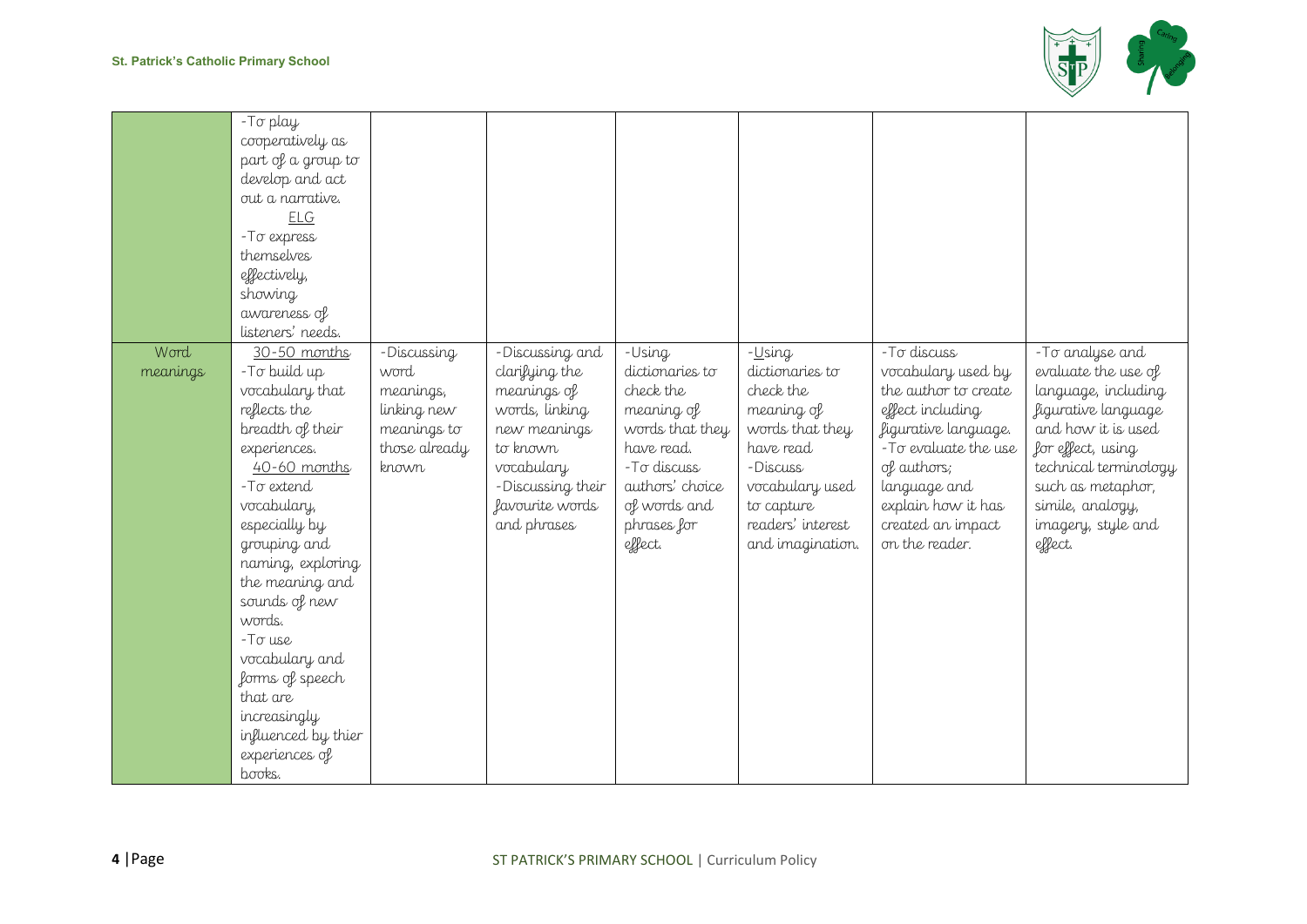

| Understanding | 30-50 months       | -Drawing on       | -Discussing the   | -Checking that   | -Checking that     | -Checking that the    | -Checking that the      |
|---------------|--------------------|-------------------|-------------------|------------------|--------------------|-----------------------|-------------------------|
|               | -To know that      | what they         | sequence of       | the text makes   | the text makes     | book makes sense to   | book makes sense to     |
|               | print carries      | already know      | events in books   | sense to them,   | sense to them,     | them, discussing      | them, discussing their  |
|               | meaning and, in    | or on             | and how items     | discussing their | discussing their   | their understanding   | understanding and       |
|               | English, is read   | background        | of information    | understanding    | understanding      | and exploring the     | exploring the           |
|               | from left to right | information       | are related       | and explaining   | and explaining     | meaning of words      | meaning of words in     |
|               | and top to         | and               | -Drawing on       | the meaning of   | the meaning of     | in context            | context                 |
|               | bottom.            | vocabulary        | what they         | words in         | words in context   | -Asking questions to  | -Asking questions to    |
|               | $40 - 60$ months   | provided by       | already know or   | context          | *asking questions  | improve their         | improve their           |
|               | -To understand     | the teacher       | on background     | *asking          | to improve their   | understanding         | understanding           |
|               | humour, e.g.       | -Checking that    | information and   | questions to     | understanding of   | -Summarising the      | -Summarising the        |
|               | nonsense rhymes,   | the text makes    | vocabulary        | improve their    | a text             | main ideas drawn      | main ideas drawn        |
|               | jokes.             | sense to them     | provided by the   | understanding    | *identifying main  | from more than one    | from more than one      |
|               |                    | as they read      | teacher           | of a text        | ideas drawn from   | paragraph,            | paragraph,              |
|               |                    | and correcting    | -Checking that    | *identifying     | more than one      | identifying key       | identifying key details |
|               |                    | <i>inaccurate</i> | the text makes    | main ideas       | paragraph and      | details to support    | to support the main     |
|               |                    | reading           | sense to them as  | drawn from       | summarising        | the main ideas        | ideas                   |
|               |                    |                   | they read and     | more than one    | these              |                       |                         |
|               |                    |                   | correcting        | paragraph and    |                    |                       |                         |
|               |                    |                   | <i>inaccurate</i> | summarising      |                    |                       |                         |
|               |                    |                   | reading           | these            |                    |                       |                         |
| Inference     | 30-50 months       | -Discussing       | -Making           | - Drawing        | -Drawing           | -Drawing inferences   | -Drawing inferences     |
|               | -To begin to       | the               | inferences on the | inferences such  | inferences such    | such as inferring     | such as inferring       |
|               | understand 'why'   | significance of   | basis of what is  | as inferring     | as inferring       | characters' feelings, | characters' feelings,   |
|               | and 'how'          | the title and     | being said and    | characters'      | characters'        | thoughts and          | thoughts and motives    |
|               | questions.         | events            | done              | feelings,        | feelings, thoughts | motives from their    | from their actions,     |
|               | <b>ELG</b>         | -Making           | -Answering and    | thoughts and     | and motives from   | actions, and          | and justifying          |
|               | -To answer 'how'   | inferences on     | asking questions  | motives from     | their actions, and | justifying inferences | inferences with         |
|               | and 'why'          | the basis of      |                   | their actions,   | justifying         | with evidence         | evidence                |
|               | questions about    | what is being     |                   | and justifying   | inferences with    |                       |                         |
|               | their experiences  | said and done     |                   | inferences with  | evidence           |                       |                         |
|               | and in response to |                   |                   | evidence         |                    |                       |                         |
|               | stories or events. |                   |                   |                  |                    |                       |                         |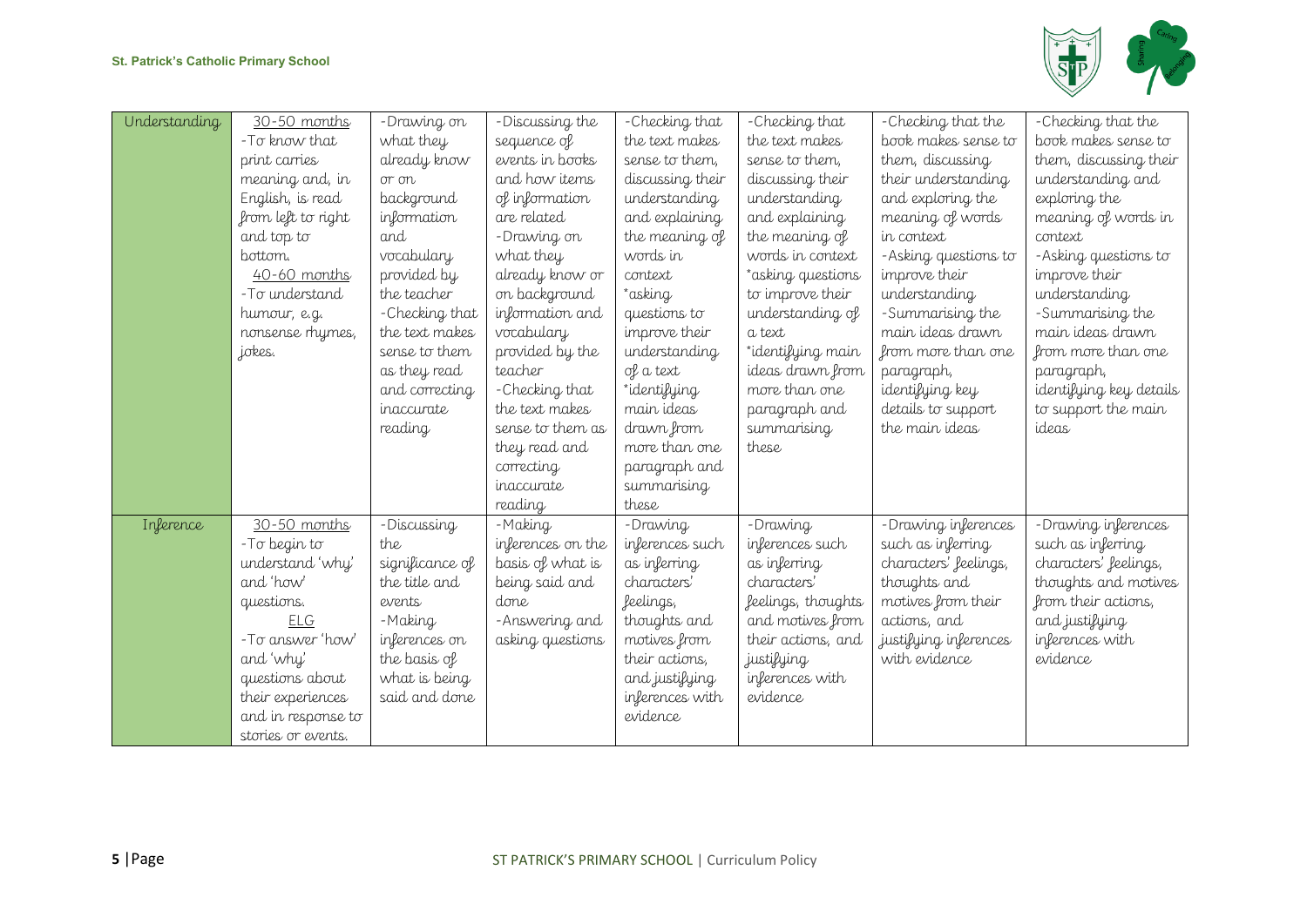

| Prediction            | 30-50 months<br>- To suggest how<br>a story might end.                                                                                                                                      | -Predicting<br>what might<br>happen on the<br>basis of what<br>has been read<br>so far                                                                                                                | -Predicting what<br>might happen<br>on the basis of<br>what has been<br>read so far                                                                                                                                                                                                                                                               | -Predicting<br>what might<br>happen from<br>details stated<br>and implied                                                                                                                | -Predicting what<br>might happen<br>from details<br>stated and<br>implied                                                                                                          | -Predicting what<br>might happen from<br>details stated and<br>implied                                                                                                                                                                                                                                                                                                                          | -Predicting what<br>might happen from<br>details stated and<br>implied                                                                                                                                                                                                                                                                                                            |
|-----------------------|---------------------------------------------------------------------------------------------------------------------------------------------------------------------------------------------|-------------------------------------------------------------------------------------------------------------------------------------------------------------------------------------------------------|---------------------------------------------------------------------------------------------------------------------------------------------------------------------------------------------------------------------------------------------------------------------------------------------------------------------------------------------------|------------------------------------------------------------------------------------------------------------------------------------------------------------------------------------------|------------------------------------------------------------------------------------------------------------------------------------------------------------------------------------|-------------------------------------------------------------------------------------------------------------------------------------------------------------------------------------------------------------------------------------------------------------------------------------------------------------------------------------------------------------------------------------------------|-----------------------------------------------------------------------------------------------------------------------------------------------------------------------------------------------------------------------------------------------------------------------------------------------------------------------------------------------------------------------------------|
| Non-fiction           | 30-50 months<br>-To know that<br>information can<br>be relayed in the<br>form of print.<br>40-60 months<br>-To know that<br>information can<br>be retrieved from<br>books and<br>computers. |                                                                                                                                                                                                       | -Being<br>introduced to<br>non-fiction<br>books that are<br>structured in<br>different ways                                                                                                                                                                                                                                                       | -Retrieve and<br>record<br>information<br>from non-<br>fiction                                                                                                                           | -Retrieve and<br>record<br>information from<br>non-fiction                                                                                                                         | -Distinguish<br>between statements<br>of fact and opinion<br>-Retrieve, record and<br>present information<br>from non-fiction                                                                                                                                                                                                                                                                   | -Distinguish between<br>statements of fact<br>and opinion<br>-Retrieve, record and<br>present information<br>from non-fiction                                                                                                                                                                                                                                                     |
| Discussing<br>reading |                                                                                                                                                                                             | -Participate in<br>discussion<br>about what is<br>read to them,<br>taking turns<br>and listening<br>to what others<br>say<br>-Explain<br>clearly their<br>understanding<br>of what is<br>read to them | -Participate in<br>discussion about<br>books, poems &<br>other works that<br>are read to them<br>& those that<br>they can read<br>for themselves,<br>taking turns and<br>listening to what<br>others say<br>- Explain and<br>discuss their<br>understanding of<br>books, poems<br>and other<br>material, both<br>those that they<br>listen to and | -Participate in<br>discussion<br>about both<br>books that are<br>read to them<br>and those they<br>can read for<br>themselves,<br>taking turns<br>and listening to<br>what others<br>say | -Participate in<br>discussion about<br>both books that<br>are read to them<br>and those they<br>can read for<br>themselves,<br>taking turns and<br>listening to what<br>others say | -Recommending<br>books that they<br>have read to their<br>peers, giving reasons<br>for their choices<br>-Participate in<br>discussions about<br>books, building on<br>their own and<br>others' ideas and<br>challenging views<br>courteously<br>-Explain and discuss<br>their understanding<br>of what they have<br>read, including<br>through formal<br>presentations and<br>debates, *provide | -Recommending<br>books that they have<br>read to their peers,<br>giving reasons for<br>their choices<br>-Participate in<br>discussions about<br>books, building on<br>their own and others'<br>ideas and challenging<br>views courteously<br>- Explain and discuss<br>their understanding of<br>what they have read,<br>including through<br>formal presentations<br>and debates, |